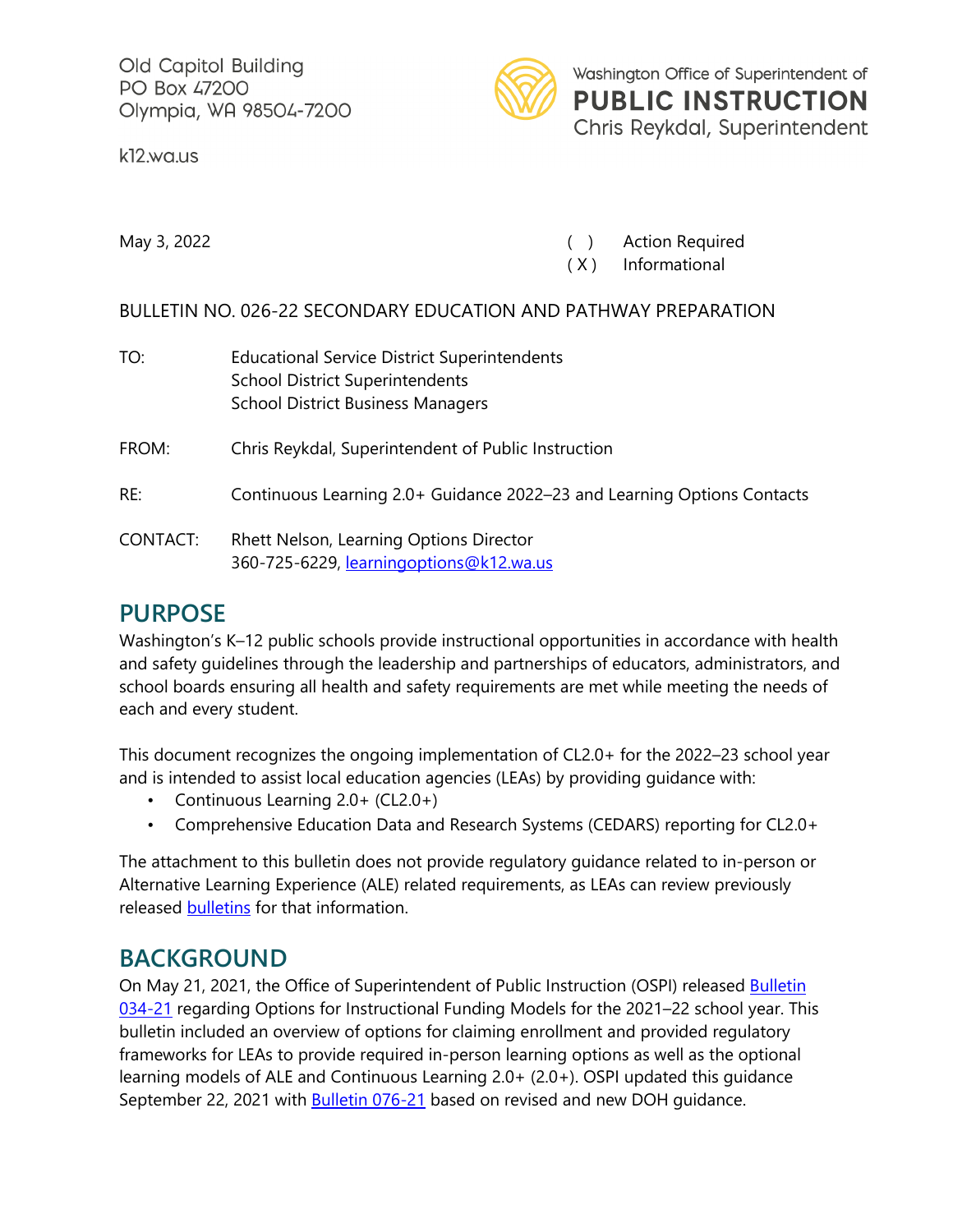BULLETIN NO. 026-22 SEPP May 3, 2022 Page 2

Ongoing implementation of CL2.0+, requires improved data collection related to students accessing this model of instruction.

## **CEDARS REPORTING**

CL2.0+ was added for the 2021–22 school year to the list of reportable school programs. Students accessing learning through CL2.0+ should be reported as participating in this program in the Student Attributes and Programs File (I). CEDARS reporting guidance for CL2.0+ will be found on the **CEDARS** website.

# **CONSOLIDATED CL2.0+ GUIDANCE**

The OSPI [website](https://www.k12.wa.us/student-success/learning-alternatives/continuous-learning) now contains consolidated CL2.0+ guidance including:

- Framework requirements and comparison to other models
- Access to instruction and services during disruption to in-person option
- Attendance
- Enrollment and Apportionment
- CEDARS reporting

## **INFORMATION AND ASSISTANCE ON LEARNING OPTIONS**

OSPI's Learning Options department (formerly known as the Alternative Learning Department) provides supports and guidance for:

- Alternative Learning Experience
- Online Learning
- Mastery-based Learning
- Choice Transfer
- Home-based instruction,
- Continuous Learning 2.0+

Learning Options collaborates with other departments within OSPI to provide guidance and supports for the implementation of public education expectations in the context of these unique settings and delivery formats.

For questions regarding this bulletin or other learning options questions, please contact:

- Learning Options, 360-725-6229, [learningoptions@k12.wa.us](mailto:learningoptions@k12.wa.us)
- Rhett Nelson, Director and Choice Transfer, 360-819-6204, [rhett.nelson@k12.wa.us](mailto:rhett.nelson@k12.wa.us)
- Anissa Sharratt, Alternative Learning Experience, 360-485-3758, [anissa.sharratt@k12.wa.us](mailto:anissa.sharratt@k12.wa.us)
- Liz Quayle, ALE & Open Doors Accountability/Mastery-based Learning, 360-688-8104, [liz.quayle@k12.wa.us](mailto:liz.quayle@k12.wa.us)
- Nicole González, Online Learning, 360-742-2940, [nicole.gonzalez@k12.wa.us](mailto:nicole.gonzalez@k12.wa.us)